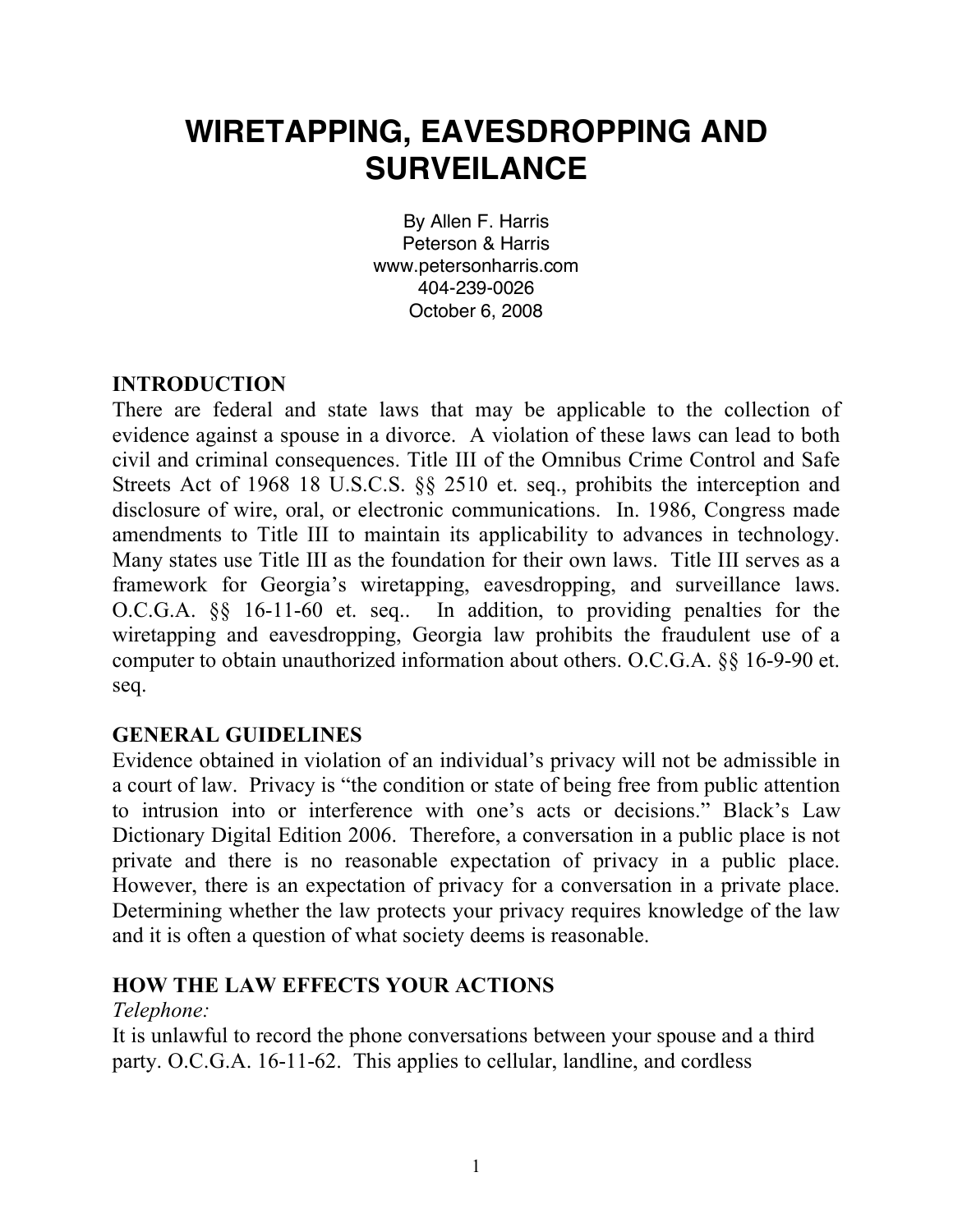telephone transmissions (*Barlow v. Barlow*). O.C.G.A. 16-11-62 does not prohibit a party to a telephone conversation from recording the conversation.

## *Oral Communication:*

It is unlawful for a person in a clandestine manner to intentionally overhear, transmit, or record the private conversations of another, which originate in any private place O.C.G.A. § 16-11-61(1). It is unlawful to go on or about the premises of another or any private place for the purpose of invading the privacy of others by eavesdropping upon their conversations O.C.G.A. § 16-11-62(3). A private place is defined as, "a place where one is entitled reasonably to expect to be safe from casual or hostile intrusion or surveillance." O.C.G.A. § 16-11-62(3).

## *Surveillance:*

It is unlawful to go on or about the premises of another or any private place for the purpose of invading the privacy of others by secretly observing their activities. O.C.G.A. § 16-11-62(3). Not only does this section prevent snooping on another's private property, but it also prevents the use of long-range telescopic camera lenses to look into a private place. The law protects the privacy of individuals when they are located in private places or a place where there is a reasonable expectation of privacy. Georgia Code does not prevent the use of surveillance cameras by property owners for security or crime prevention. O.C.G.A. § 16-11-62(2) (B). However, the use of security cameras must be reasonable and not in violation of an individual's expectation of privacy. Therefore, the use of hidden cameras in a bedroom to catch a cheating spouse is prohibited and in addition, the evidence gathered will not be admissible in court.

## *Computer Files and E-Mail:*

"Any person who uses a computer or computer network with the intention of examining any employment, medical, salary, credit, or any other financial or personal data relating to any other person with knowledge that such examination is without authority shall be guilty of the crime of computer invasion of privacy O.C.G.A. 16-9-93(c)." Therefore, if it is proven that an individual viewed information of another without permission then that individual will have committed an invasion of privacy. Georgia code defines "without authority" as "the use of a computer or computer network in a manner that exceeds any right or permission granted by the owner of the computer or computer network." O.C.G.A. 16-9-92 (18).

## *GPS Automobile Tracking:*